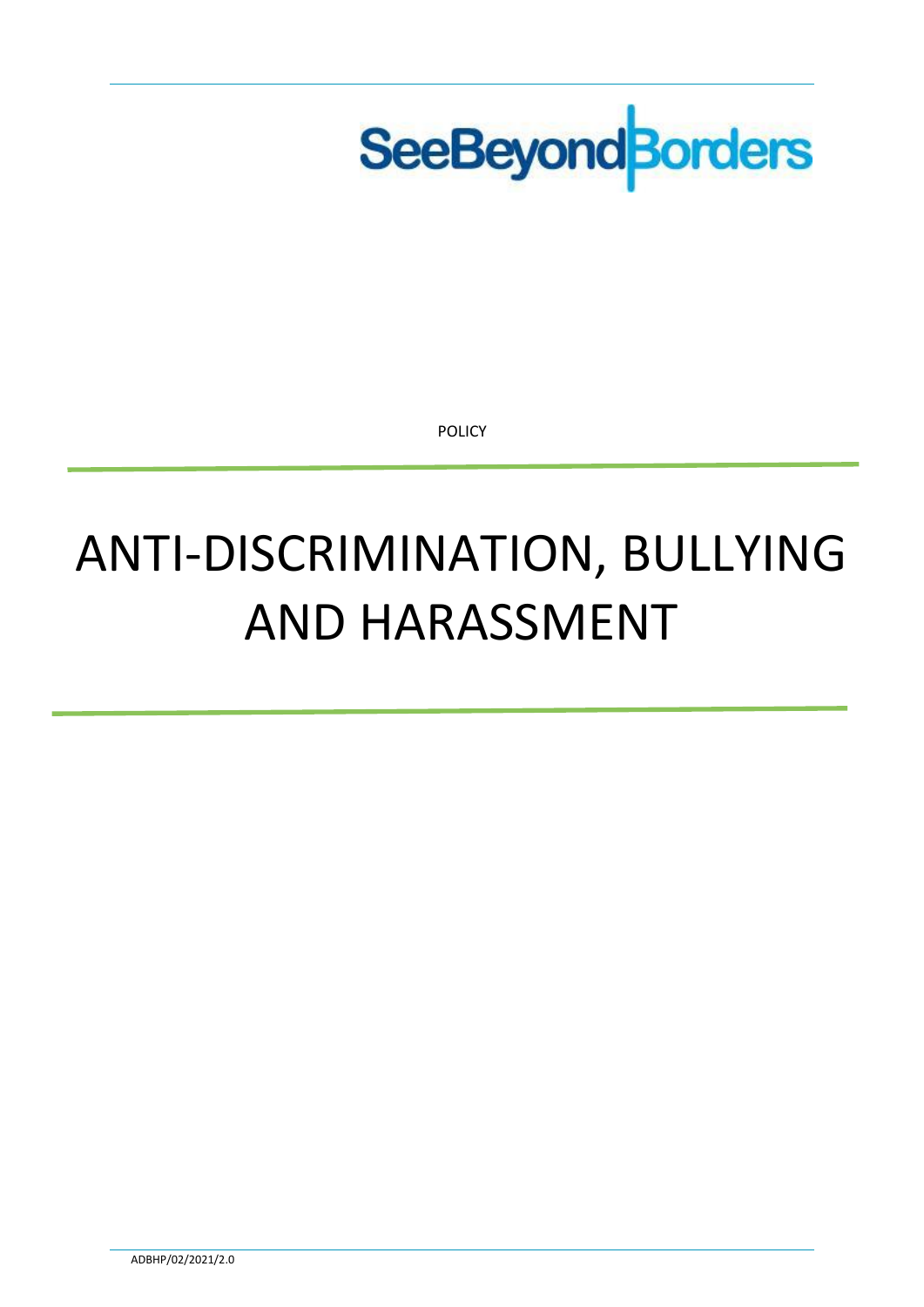

### **TABLE OF CONTENTS**

### **Contents**

| 1. | <b>INTRODUCTION</b>                    | 1              |
|----|----------------------------------------|----------------|
| 2. | <b>POLICY</b>                          | $1\,$          |
| 3. | <b>SCOPE AND PERSONS AFFECTED</b>      | $\overline{2}$ |
| 4. | <b>DEFINITIONS</b>                     | $\overline{2}$ |
| a. | <b>Discrimination</b>                  | $\overline{2}$ |
| b. | Harassment                             | 3              |
| c. | <b>Sexual Misconduct</b>               | $\mathsf 3$    |
| d. | <b>Bullying</b>                        | 5              |
| 5. | <b>COMPLAINTS PROCEDURE/ REPORTING</b> | 5              |
| 6. | CONFIDENTIALITY                        | 6              |
| 7. | POLICY MANAGEMENT                      | 8              |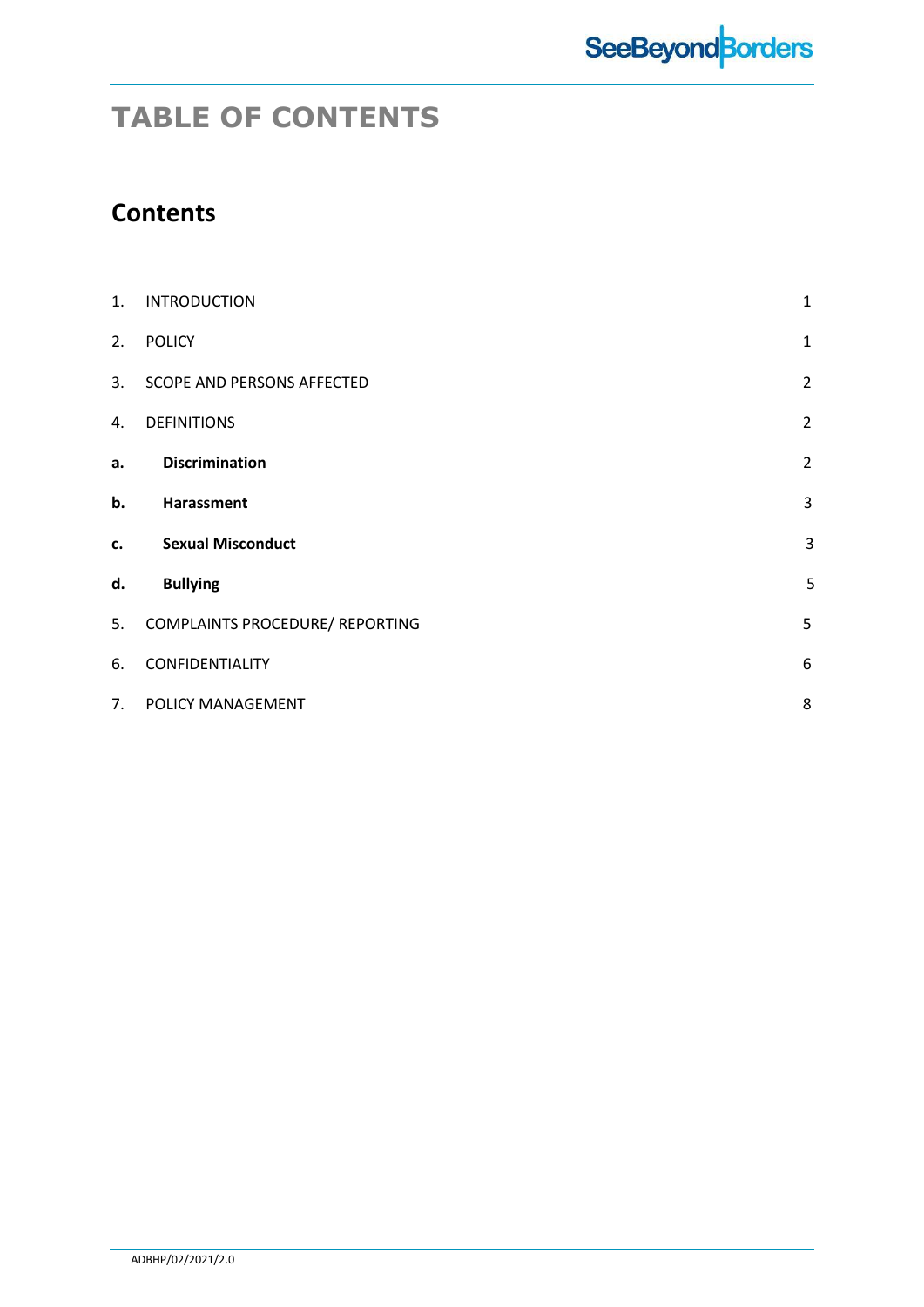

#### <span id="page-2-0"></span>**ANTI DISCRIMINATION, HARASSMENT AND BULLYING POLICY**

#### **1. INTRODUCTION**

SeeBeyondBorders (SBB) recognises it is the right of every employee and volunteer to be able to attend work and to perform their duties without being subjected to any form of discrimination, harassment or bullying. Equally it is the obligation and responsibility of every employee and volunteer to ensure that the workplace is free from discrimination, harassment and bullying.

#### <span id="page-2-1"></span>**2. POLICY**

SeeBeyondBorders is committed to providing a safe and productive work and learning environment in which the diversity of individuals within the SeeBeyondBorders community is recognised and respected. Discrimination, harassment and bullying will not be tolerated under any circumstances and disciplinary action will be taken against any SeeBeyondBorders personnel who breach this policy.

Through this Policy, SeeBeyondBorders aims to:

- create a working environment which is free from discrimination, harassment and bullying and where all personnel are treated with dignity, courtesy and respect
- provide an effective procedure for complaints based on the principles of natural justice
- treat all complaints in a sensitive, fair, timely and confidential manner
- guarantee protection from any victimisation or reprisals
- encourage the reporting of behaviour which breaches the Anti-Discrimination, Harassment and Bullying policy
- promote appropriate standards of conduct at all times.

#### **Reasonable Management Action**

Discrimination, harassment and bullying does not include situations where a manager or supervisor gives fair and constructive feedback to an employee in relation to:

- Employee performance, including constructive feedback, setting performance goals, standards and deadlines;
- Inappropriate behaviour;
- Organisational change;
- Disciplinary action.

#### **Victimisation**

<span id="page-2-2"></span>It is unlawful for a person to subject, or to threaten to subject, another person to any detriment because the other person, or someone associated with the other person, has made an allegation or complaint of discrimination, harassment or bullying on the basis of a protected attribute (see Definitions) or recognised right. SeeBeyondBorders will ensure appropriate action is taken should this come to its attention and will investigate any reports of victimisation.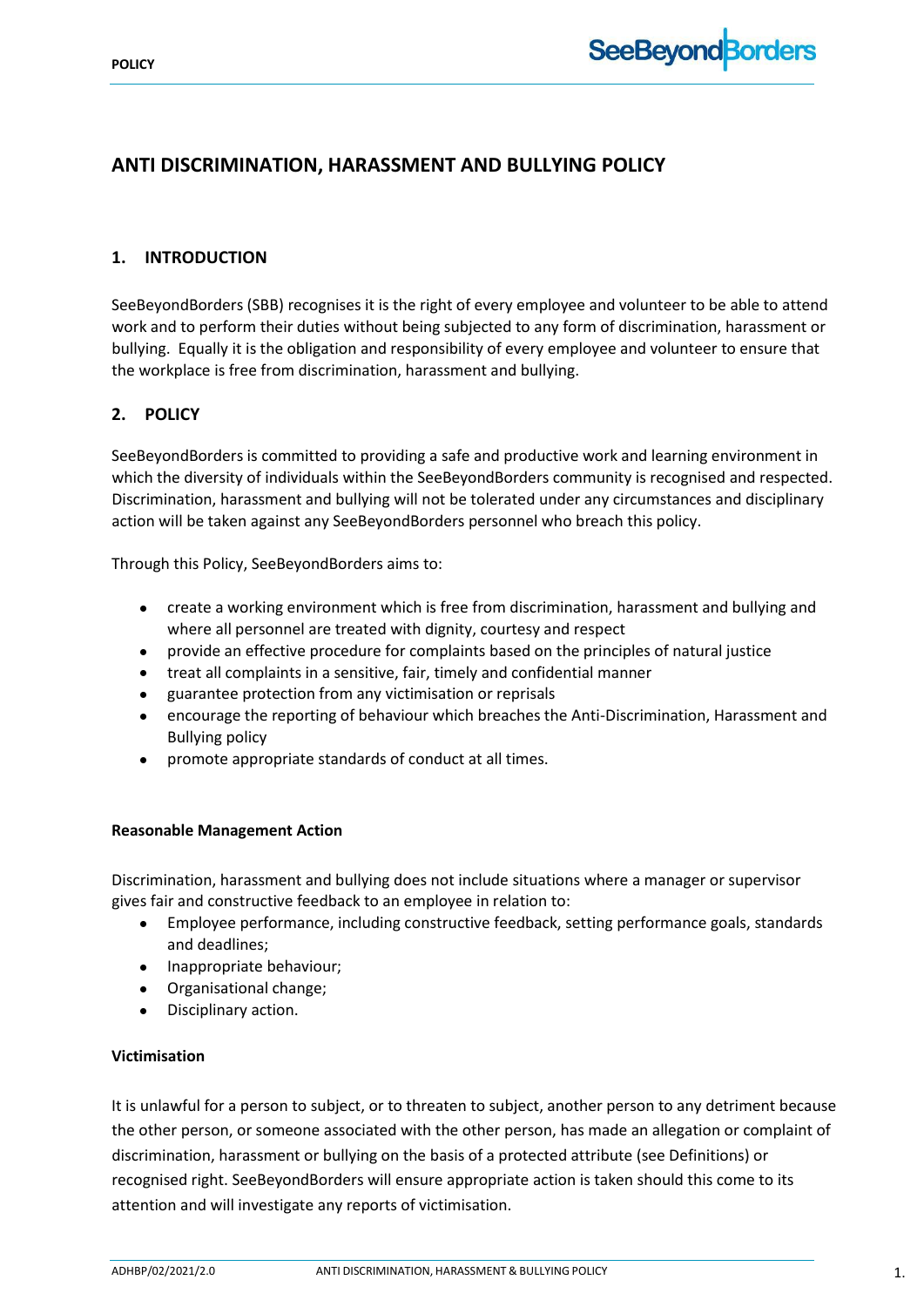#### **3. SCOPE AND PERSONS AFFECTED**

This policy applies to all SeeBeyondBorders Personnel, defined as:

- board members and trustees
- current staff and volunteers
- external consultants and contractors (paid or voluntary)
- contracted staff or personnel of contracted organisation and services
- project team participants

and any other person working for or on behalf of SeeBeyondBorders.

This policy also applies to other individuals and third parties who through their association with SeeBeyondBorders may visit our project activities (i.e. donors, Partner Organisations, service providers etc.) although the management process for these groups may differ in certain aspects given their involvement.

**SeeBeyond Borders** 

#### <span id="page-3-0"></span>**4. DEFINITIONS**

#### a. **Discrimination**

Discrimination occurs when a person treats or proposes to treat another person less favourably owing to a protected attribute listed below. This is known as direct discrimination.

Discrimination also occurs when there is a requirement or condition or practice which has the intention of treating everyone the same ends up disadvantaging, or potentially disadvantaging a person with one or more of the protected attributes listed below. This is known as indirect discrimination.

#### **Protected attributes** include:

- Age
- Disability/impairment
- Industrial activity/inactivity
- Lawful sexual activity
- Sexual orientation or preference
- **•** Gender identity
- Marital status, including de facto
- Political belief or activity
- Pregnancy
- Race includes colour, descent, or national, or ethnic origin
- Religion belief or activity
- Status as a parent or carer
- Personal association with someone who has one or more of the above attributes;
- Irrelevant criminal conviction (one that does not relate to an inherent requirement of the role).

#### **Workplace discrimination** can occur in:

- recruiting and selecting staff;
- terms, conditions and benefits offered as part of employment;
- who receives training and what sort of training is offered;
- who is considered and selected for transfer, promotion, retrenchment or dismissal.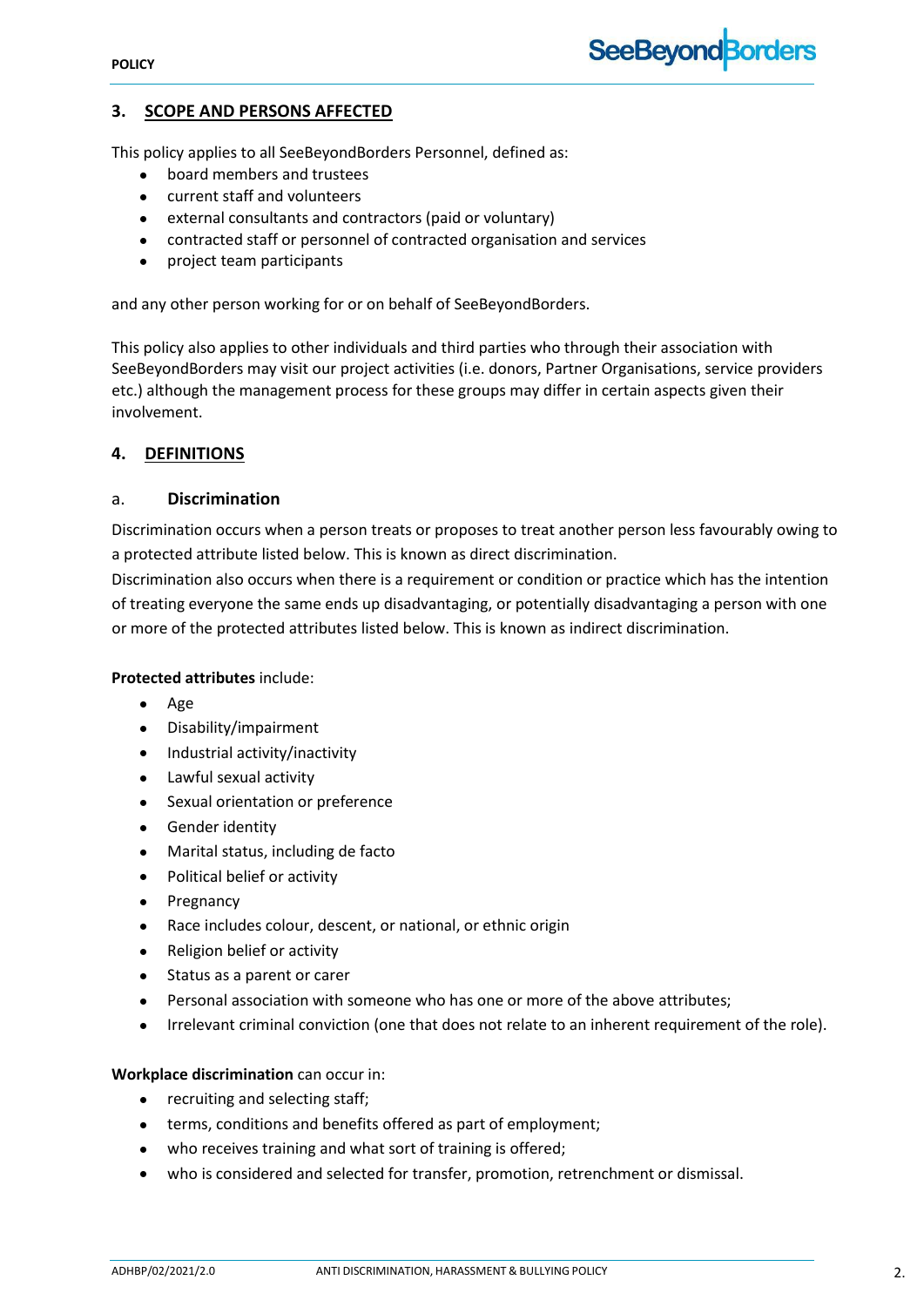#### **POLICY**

It is important to note that from a legal perspective it is irrelevant whether or not the discrimination was intended.

#### b. **Harassment**

A person unlawfully harasses another person if he or she makes that other person (another employee or member of the public) feel offended, humiliated or intimidated because of one of the protected attributes listed above. It may involve inappropriate actions, behaviour, comments or physical contact that is objectionable or causes offence. It is important to note that from a legal perspective it is irrelevant whether or not the harassing behaviour was intended. SeeBeyondBorders will act in accordance with the laws and regulations in the relevant country, eg The Protection from Harassment Act 1997 in the UK, when investigating any allegations or incidents.

Unlawful harassment may have occurred if the behaviour makes the victim feel:

- offended and humiliated; and/or;
- intimidated or frightened.

Unlawful harassment can include behaviour such as:

- telling insulting jokes about particular social or racial groups;
- sending explicit or sexually suggestive emails;
- displaying offensive or pornographic posters or screen savers;
- making derogatory comments or taunts about an individual's culture, identity or religion;
- asking intrusive questions about someone's personal life, including their sex life.

#### c. **Sexual Misconduct**

Sexual Misconduct includes any of the following<sup>1</sup>:

- **Sexual Exploitation** Any actual or attempted abuse of position of vulnerability, differential power or trust, for sexual purposes, including, but not limited to, profiting monetarily, socially or politically from the sexual exploitation of another.
- **Sexual Abuse –** Actual or threatened physical intrusion of a sexual nature, whether by force or under unequal or coercive conditions. This includes against any person under the age of 18 years, a person defined as a child.
- **Sexual Harassment** Sexual harassment refers to prohibited conduct in the work context and can be committed against staff and related personnel. In the context of our work, sexual harassment primarily describes prohibited behaviour against another staff member or member of the SeeBeyondBorders community including all Cambodian nationals. It involves any unwelcome sexual advance, request for sexual favour, verbal or physical conduct or gesture of a sexual nature, or any other behaviour of a sexual nature that might reasonably be expected or be perceived to cause offence or humiliation to another, when such conduct interferes with work, is made a condition of employment or creates an intimidating, hostile or offensive work environment. This includes sexual harassment that is conducted online or via social media.

 $\overline{a}$ 

<sup>1</sup> *Individual subcomponent definitions taken from United Nations. (2017) [https://hr.un.org/materials/un-glossary-sexual](https://hr.un.org/materials/un-glossary-sexual-exploitation-and-abuse-english)[exploitation-and-abuse-english](https://hr.un.org/materials/un-glossary-sexual-exploitation-and-abuse-english)*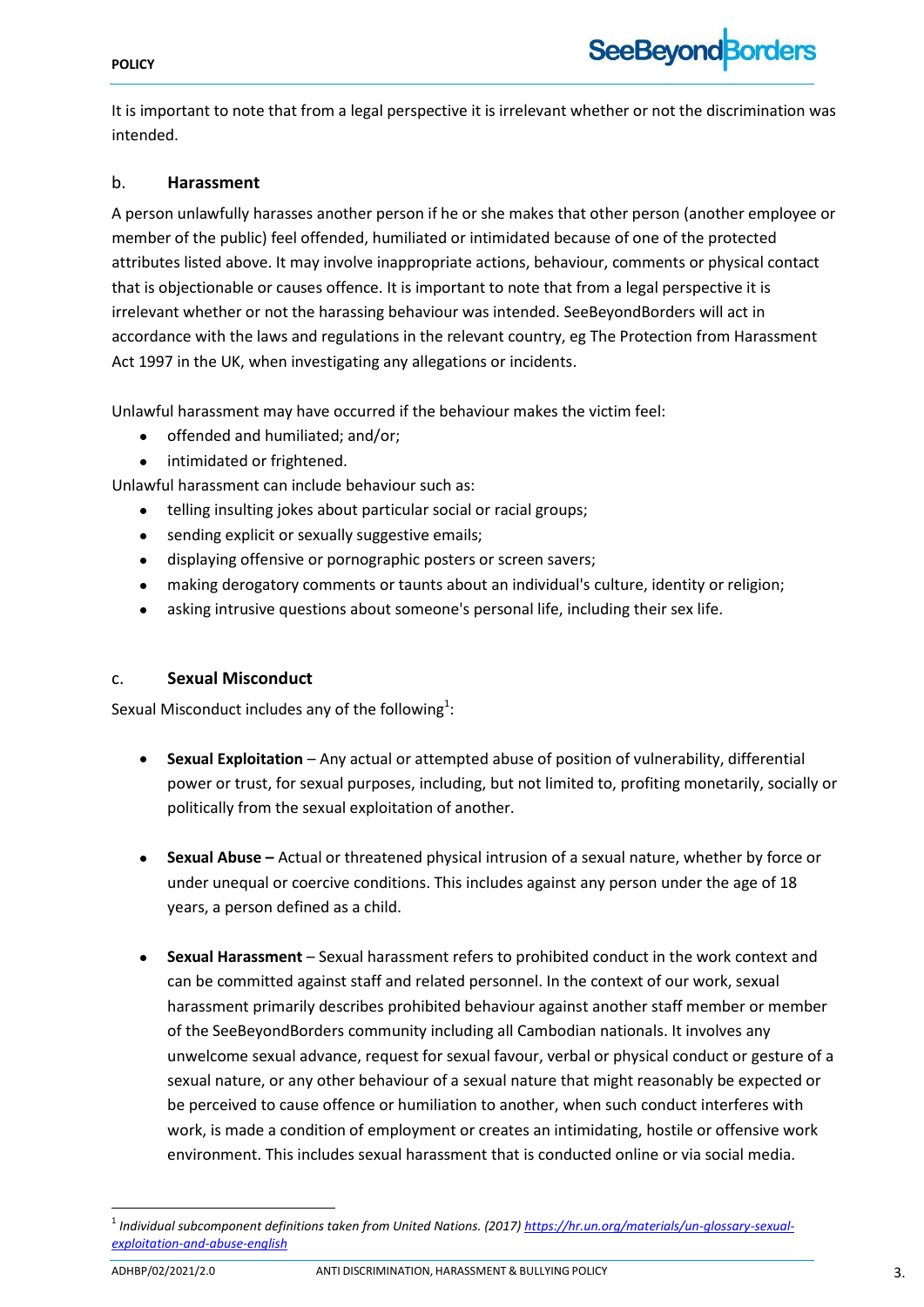# **SeeBeyondBorders**

Sexual harassment has nothing to do with mutual attraction or consenting friendships, whether sexual or otherwise. Sexual harassment is unlawful in pre-employment activities and in the workplace. The workplace includes any place a person goes for the purpose of carrying out any function in relation to his/her employment and can also extend to social functions.

Some examples of sexual harassment include:

- Persistent, unwelcome demands or even subtle pressures for sexual favours or outings;
- Staring or leering at a person or at parts of their body;
- Unwelcome patting, pinching, touching or unnecessary familiarity, such as unnecessarily brushing up against a person;
- Unwanted sexual comments
- Offensive comments or questions about a person's physical appearance, dress or private life;
- Sexually explicit pictures or posters or screen savers (words and images);
- Sexually explicit telephone calls, letters, faxes, emails or voice mail messages;
- Humour such as smutty or suggestive jokes or comments;
- Innuendo, including sexually provocative remarks, suggestive or derogatory comments about a person's physical appearance, inferences of sexual morality, or tales of sexual performance;
- Requests for sex;
- Insults or taunts based on sex:
- Sexually explicit physical contact.

This list is not exhaustive.

 **Sexual Violence** – Includes, at least, rape/attempted rape, sexual abuse and sexual exploitation. Sexual violence is 'any sexual act, attempt to obtain a sexual act, unwanted sexual comments or advances, or acts to traffic a person's sexuality, using coercion, threats of harm or physical force, by any person regardless or relationship to the victim, in any setting, including but not limited to home and work.' Sexual violence takes many forms, including rape, sexual slavery and/or trafficking, forced pregnancy, sexual harassment, sexual exploitation and/or abuse, and forced abortion.

The following list of acts constitute sexual violence:

- Unwanted sexual touching
- Aggressive sexual behaviour or threats
- Attempted sexual assault
- Sexual assault
- Rape
- **Transactional Sex** The exchange of money, employment, goods or services for sex, including sexual favours.
- **Fraternisation** Any relationship that involves, or appears to involve, partiality, preferential treatment or improper use of rank or position including but not limited to voluntary sexual behaviour. It could include sexual behaviour not amounting to intercourse, a close and emotional relationship involving public displays of affection or private intimacy and the public expression of intimate relations.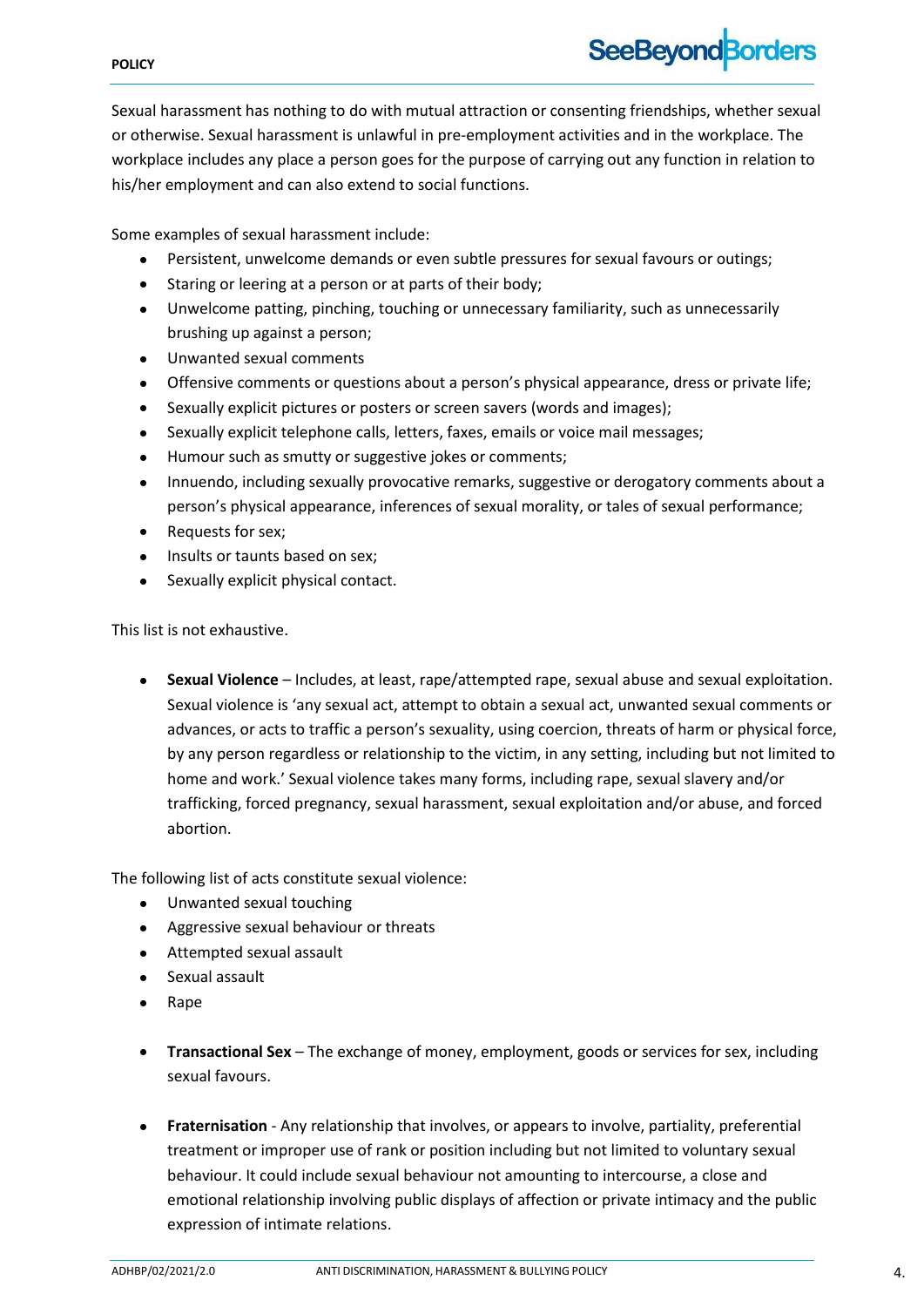Some types of sexual misconduct also constitute offences under the criminal law.

#### <span id="page-6-0"></span>d. **Bullying**

Workplace bullying is repeated, unreasonable behaviour directed toward an employee, or group of employees, that creates a risk to health and safety. "Unreasonable behaviour" means behaviour that a reasonable person, having regard to all the circumstances, would expect to victimise, humiliate, undermine or threaten the other person. "Behaviour" includes actions of individuals or a group, and may involve using a system of work as a means of victimising, humiliating, undermining, punishing or threatening. "Risk to health and safety" includes risk to the mental or physical health of the employee.

The following types of behaviour, where repeated or occurring as part of a pattern of behaviour could be considered to be workplace bullying:

- physical or verbal abuse;
- **•** intimidation;
- yelling, screaming or offensive language;
- excluding or isolating employees;
- psychological harassment;
- assigning meaningless tasks unrelated to the job;
- public shaming or humiliation in front of others;
- giving employees impossible jobs;
- deliberately changed work rosters to inconvenience particular employees;
- undermining work performance by deliberately withholding information vital for effective work performance.

Workplace bullying can occur between a worker and a manager or supervisor (and vice-versa), or between co-workers. It is a significant occupational health and safety issue of concern as it can cause harm to a person's health and wellbeing, both physical and psychological. Bullying may also be unlawful if it is linked to, or based on, one of the above-specified protected attributes covered by antidiscrimination legislation.

#### <span id="page-6-1"></span>**5. COMPLAINTS PROCEDURE/ REPORTING**

SeeBeyondBorders' Personnel who believe they are the subject of discrimination, harassment or bullying should take firm, positive and prompt action. We encourage stakeholders not to ignore discrimination, harassment or bullying, thinking it will go away, highlighting that to ignore such behaviour could be interpreted as tacit approval by the person causing it. Discrimination, harassment and bullying are not tolerated at SeeBeyondBorders.

If you reasonably feel that you are being harassed or bullied, and you feel comfortable doing so, tell the person to stop, or make it clear that you find the behaviour offensive or unwelcome. If you do not feel comfortable speaking to the person directly, this does not mean that your complaint will not be taken seriously.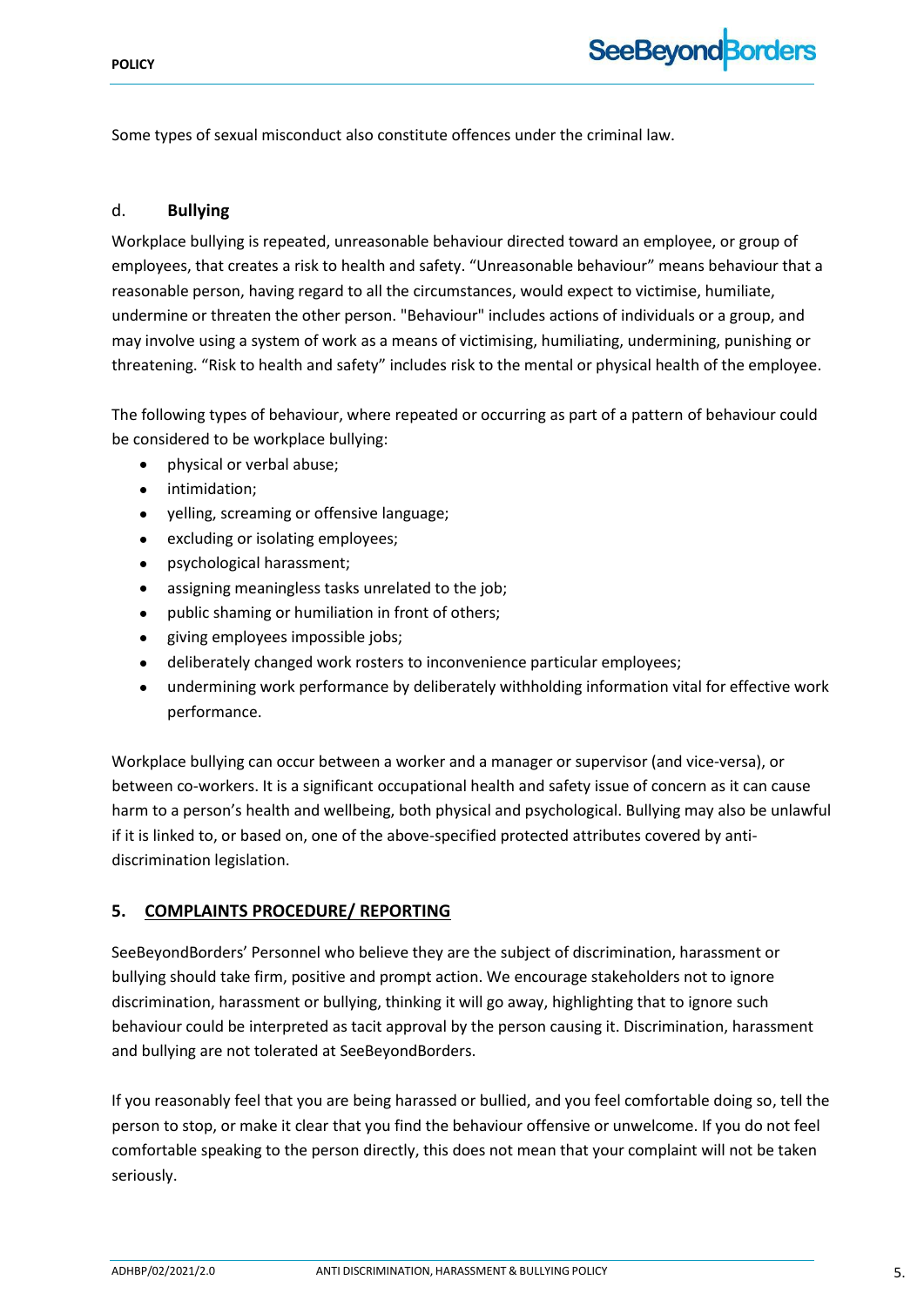# **SeeBeyond Borders**

If the behaviour does not stop, or even if it does stop, but you wish to raise a complaint, you should follow the steps outlined in SeeBeyondBorders' *Complaints and Feedback Handling Policy* as soon as possible after the incident or incidents have occurred. Alternatively, you can raise a formal grievance. This includes speaking to your line manager to raise your concerns, or if you do not feel comfortable speaking to your line manager, then approaching the General Manager (HR and Finance) or any other member of the SeeBeyondBorders Leadership Team with your concerns. If raising a formal grievance, you will be asked to put your concerns in writing and include what the grievance is about, any evidence of the grievance, and what steps you would like to be taken by SeeBeyondBorders. All complaints and grievances will be taken very seriously and SeeBeyondBorders will undertake an investigation and report progress and findings back to the complainant.

If any SeeBeyondBorders Personnel witness bullying or harassment, they should report this immediately so that appropriate investigations can be made. SeeBeyondBorders may also take action, if we believe an incident has occurred where someone has been discriminated against, harassed or bullied, even if an official complaint or grievance has not been received. This will be discussed with the people believed to have been the subject of discrimination, harassment or bullying and reasonable action will be taken.

#### Reporting Procedures for External Authorities

This policy recognises and responds to expectations and specific requirements set as part of grant conditions by partners and funding organisations.

All suspected or alleged cases of Sexual Exploitation, Abuse or Harassment related to DFAT funded programs must be reported to DFAT in Australia. Cases should be reported using DFAT's Sexual Exploitation, Abuse and Harassment Incident Notification form that can be found on DFAT's website or on SeeBeyondBorders' shared drive under Published Procedures and emailed to [seah.reports@dfat.gov.au.](mailto:seah.reports@dfat.gov.au)

All suspected or alleged cases of Sexual Exploitation, Abuse and Harassment related to FCDO funded programs must be reported to Mannion Daniels, the FCDO Fund Manager in the UK, via ukaidsafeguarding@manniondaniels.com.

#### <span id="page-7-0"></span>**6. CONFIDENTIALITY**

SBB will ensure that any concern raised is handled according to the principles of confidentiality, safety, impartiality, thoroughness, timeliness and accuracy.

All complaints and reports, and the names of people involved, will be handled in the strictest of confidence. Details will only be released on a 'need to know' basis, or when required by relevant local, Australian or UK law, or when a notification to police or outside authorities has been made.

If you wish to raise a complaint and feel the need to tell a trusted friend or colleague about your complaint, you should be careful. Accusations of harassment can harm the reputation of those involved and could, ultimately, lead to an action for defamation. Treat the situation as confidential.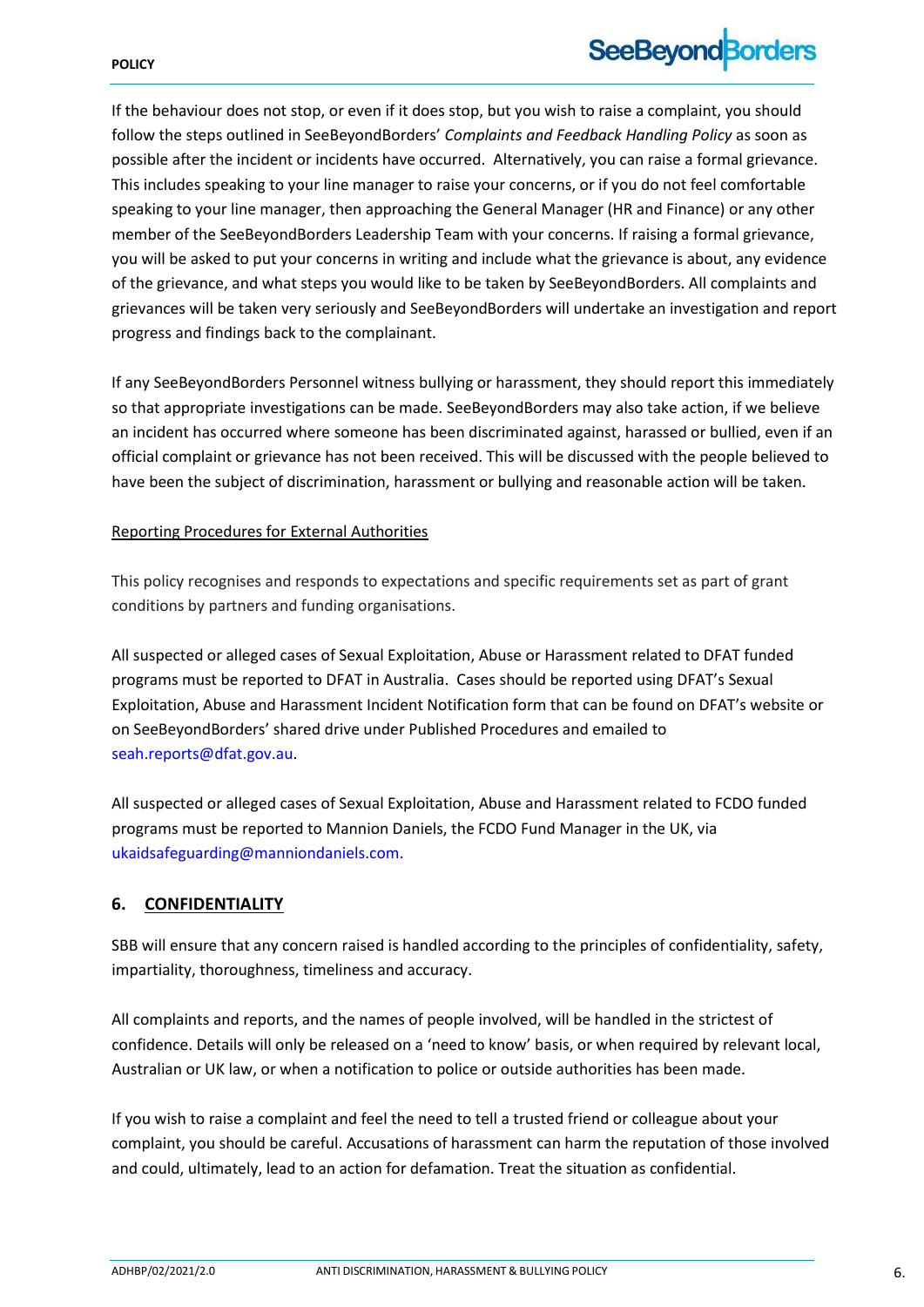#### **POLICY**

### **SeeBeyond Borders**

If your complaint is subsequently investigated in accordance with the steps outlined in the *Complaints and Feedback Handling Policy* or according to formal grievance procedures, it is even more important to ensure it remains confidential. There may be consequences (including disciplinary action) if there is a breach of confidentiality during the investigation process by any of the parties involved. If you feel you need to talk to a friend or family member about your complaint during the investigation stage, you should first discuss this with the person looking into your complaint. This does not take away your right to have a friend or a colleague present during any meetings or correspondence, but you should ensure they follow the same policies and procedures regarding confidentiality.

#### <span id="page-8-0"></span>**7. ASSOCIATED POLICIES**

- Safeguarding Policy
- Workplace Health, Safety and Security Policy
- HR Manual
- Complaints and Feedback Handling Policy
- Code of Conduct